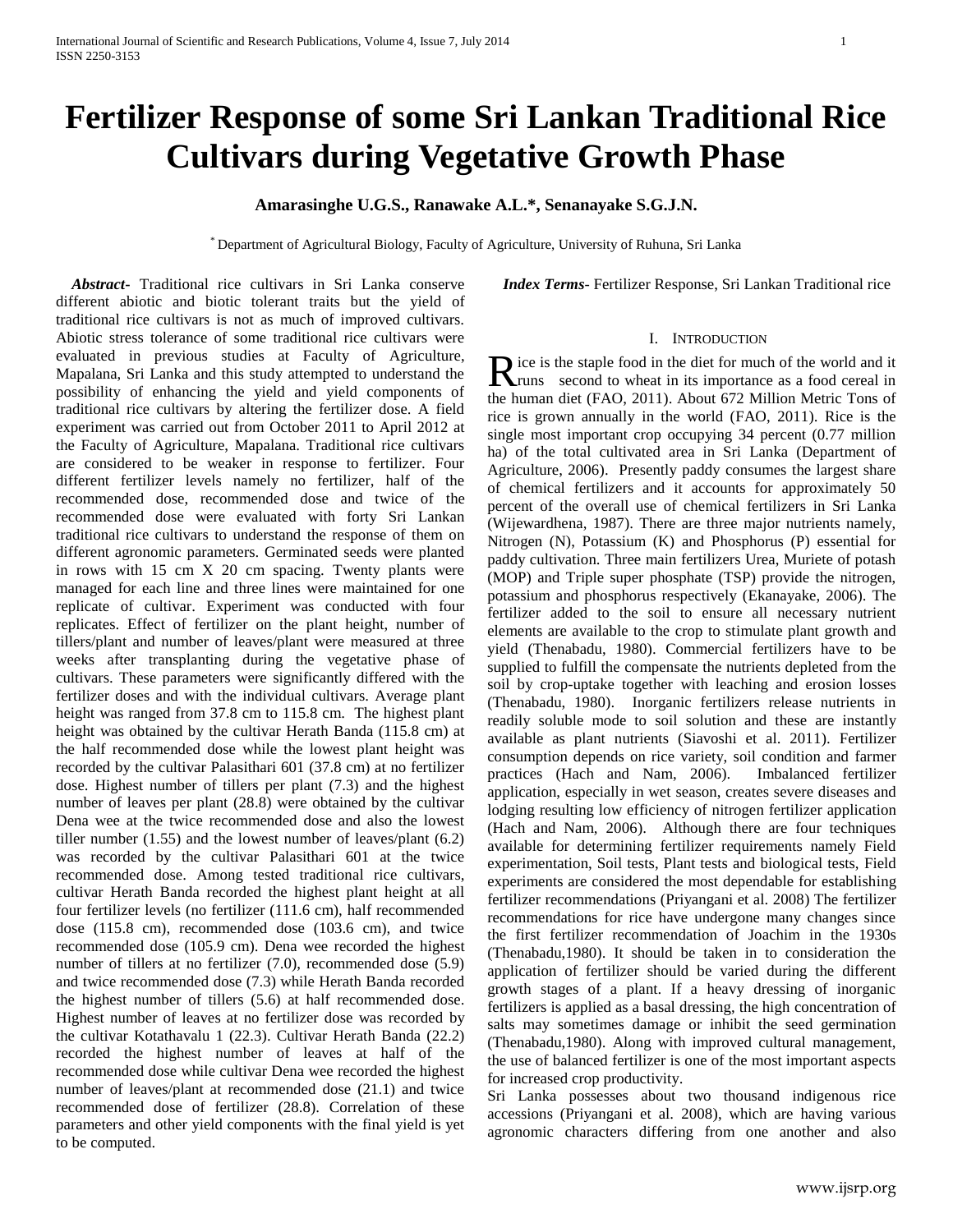differing from modern rice cultivars (Ranawake et al 2011b). At the onset of green revolution farmers initiated to cultivate high yielding varieties which are highly responsive to inorganic fertilizers as a replacement for traditional rice varieties (Weerahewa et al, 2010). Traditional rice cultivars are generally tall and have few tillers and produce low but stable yields even under unfavorable environments and typically they are cultivated without the application of fertilizer (Saito et al. 2005). Various field fertilizer experiments have been conducted with traditional rice cultivars to understand the expansion of yield potential in different countries by altering fertilizer application and the results revealed that the most of rice cultivars show a remarkable increase in grain yield when fertilizer application is increased (Saito et al. 2005; George et al. 2005). Some Sri Lankan traditional rice cultivars have been screened for abiotic stress tolerances such as drought, salinity and submergence (Ranawake et al 2011b ; Ranawake et al 2010a: Ranawake et al 2011a; Ranawake and Dahanayake 2012a; Ranawake et al 2012b ; Weragodawidana et al. 2012). There is a potential to introduce these cultivars directly to farmer field or use as future breeding materials. In such a process, less yield of traditional rice cultivars may pop-up as the major restriction (Saito et al. 2005; Amarasinghe et al 2013). According to Khuong (2008), fertilizer is the major factor affecting on grain yield and quality. Some of the Sri Lankan traditional rice cultivars have been evaluated for fertilizer response (Amarasinghe et al. 2013). However, there is no adequate information on response of traditional rice cultivars of Sri Lanka for fertilizer applications. Hence, the present study was carried out to understand the response of individual traditional rice cultivar on different levels of inorganic fertilizers at different growth stages. The data presented in the paper is focused on the vegetative growth phase of traditional rice cultivars.

#### II. MATERIALS AND METHODS

 Forty traditional rice cultivars listed in the table 1 having Plant Genetic Resources Center (PGRC) Accession Numbers were geminated and planted in nursery beds. Ten day old seedlings were transplanted in the experimental field at the Faculty of Agriculture, Mapalana, Kamburupitiya, Sri Lanka in rows with 15 cm X 20 cm spacing according to the randomized complete block design. The soil is low humic glay soil with low base saturation.

#### Table 1

Forty Sri Lankan Traditional rice cultivars used for the experiment

| <b>PGRC</b> |                    | PGRC |                    |
|-------------|--------------------|------|--------------------|
|             | Acc.No. Local name |      | Acc.No. Local name |
| 3673        | Kaluhandiran       | 3654 | Pokuru Samba       |
| 3674        | Kirikara           | 3655 | Rata wee           |
| 3675        | Kotathavalu 1      | 3660 | Suduru             |
| 3676        | Dena wee           | 3658 | Ingrisi wee        |
| 3677        | Herath Banda       | 3659 | Kotathavalu 2      |
| 3678        | Hondarawala        | 3653 | Kalu Karayal       |
| 3679        | Kottakaram         | 3668 | Ranruwan           |
| 3681        | Dandumara          | 3669 | Rajes              |
| 3686        | Karayal 1          | 3670 | Madoluwa           |

| 3687 | Dewaredderi         | 3671 | Suduru Samba |
|------|---------------------|------|--------------|
| 3469 | Sudu wee            | 3688 | Handiran     |
| 3477 | Sudu Goda wee       | 3691 | Gunaratna    |
| 3479 | Kiri Naran          | 3661 | Polayal      |
| 3480 | Karayal 2           | 3664 | Tissa wee    |
| 3482 | Akuramboda          | 3665 | Sudu Karayal |
| 3486 | Puwakmalata         |      |              |
|      | Samba               | 3666 | Podisayam    |
| 3487 | Palasithari 601     | 3423 | Giress       |
| 3489 | Murungakayan 3 3427 |      | Naudu wee    |
| 3490 | Murungakayan 101    |      |              |
| 3434 | Kokuvellai          |      |              |
| 3496 | Bala Ma wee         | 3463 | Karayal 3    |
|      |                     |      |              |

Four replicates were arranged for each fertilizer level and each replicate was consisted of 3 lines. Twenty plants were included in to each line. Four different fertilizer levels were applied: no fertilizer, half of the recommended dose, recommended dose and twice of the recommended dose. The recommended fertilizer dosage for modern rice cultivars was used as the recommended dose (Basal Dressing: Urea 50 Kg/ha, TSP 62.5 Kg/ha, MOP 50 Kg/ha Top Dressing: Urea 37.5 Kg/ha). Basal dressing was applied before planting and top dressing was applied two times at 2 weeks after planting and at 8 weeks after planting. Plant heights (cm), number of tillers/per plant, number of leaves/per plant were recorded during the vegetative growth stage at 6 weeks after planting. Data were statistically analyzed by ANOVA and mean separation was done by DMRT using SAS statistical software (SAS, 2000). Yield and yield components of the population at each fertilizer level are intended to be measured after harvesting.

Considering the contribution of the plant height, number of leaves/plant and number of tillers/plant for the final yield, an arbitrary rating scale was developed for the evaluated parameters. Since the number of tillers is the major contributor to the yield, the highest 5 points were allocated for the maximum number of tillers/plant. Between number of leaves/plant and plant height, number of leaves/plant was given a higher rating 3 points, while less 2 points were allocated to the plant height. Rice cultivars with plant height more than 110 cm were not considered for scoring since they tend to be logged. A fraction of maximum score was given for the second highest and third highest values of each parameter as given in table 2.

Table 2: Arbitrary rating scale used for the evaluation of best fertilizer level for individual rice cultivar

| Plant height $< 110$ cm |     | Number of leaves Number of tillers |  |  |  |
|-------------------------|-----|------------------------------------|--|--|--|
| Highest score           |     |                                    |  |  |  |
| Second highest          |     |                                    |  |  |  |
| Third highest           | 0.5 |                                    |  |  |  |
| Lowest                  |     |                                    |  |  |  |

#### III. RESULTS AND DISCUSSION

 Plant height: According to ANOVA plant height of individual traditional rice cultivars significantly differed with the fertilizer level where there was a significant difference among rice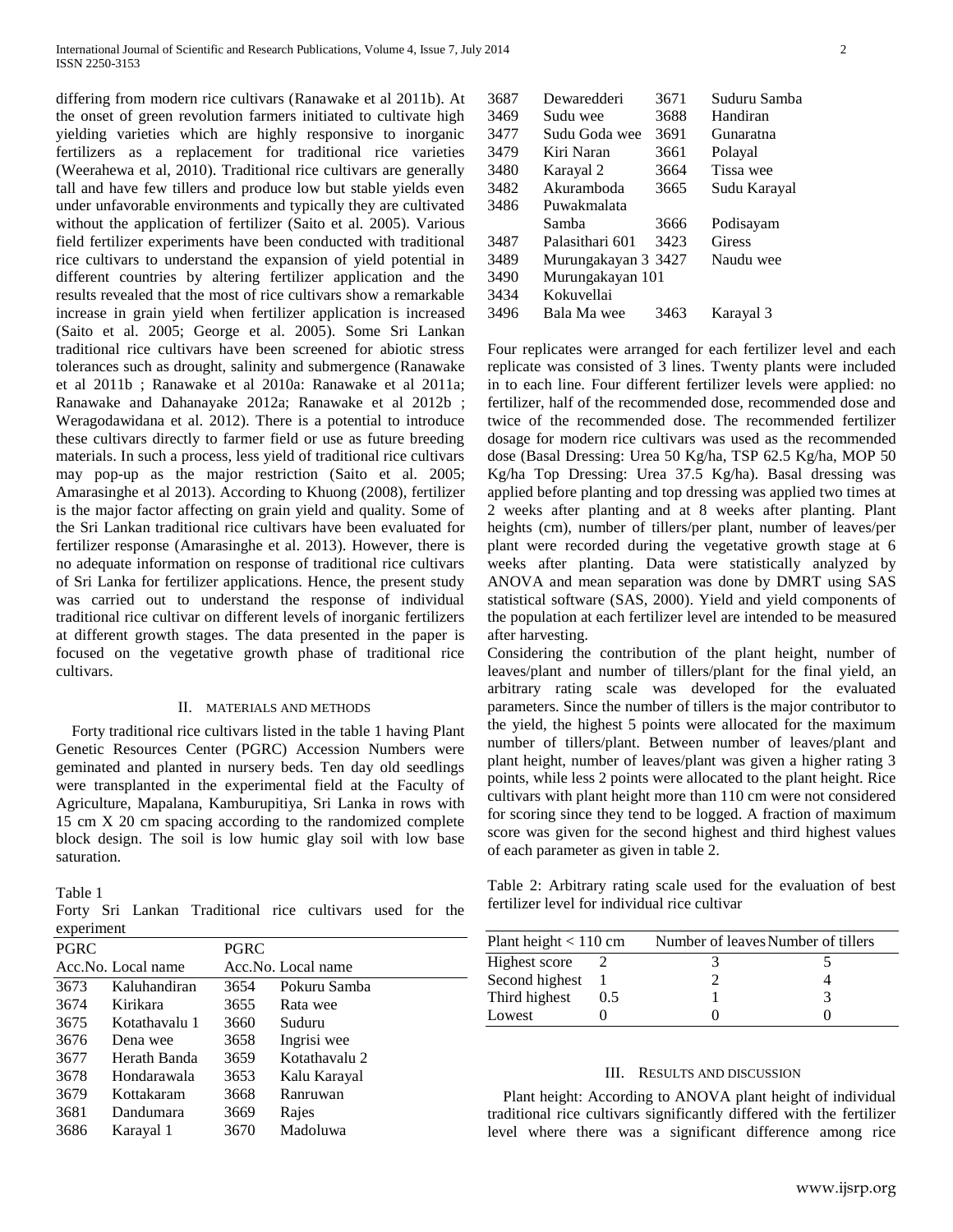cultivars as well. Average plant height of the rice cultivars ranged from 37.8 cm to 115.8 cm. The highest plant height was recorded by the cultivar Herath Banda (115.8 cm) at the half of the recommended dose while the lowest plant height was recorded by the cultivar Palasithari 601 (37.8 cm) at no fertilizer

### Table 3

## Plant height of individual rice cultivar at different fertilizer applications

|                      | Plant height (cm)   |                     |                     |                     |  |
|----------------------|---------------------|---------------------|---------------------|---------------------|--|
|                      | No F.               | $X\frac{1}{2}RD$    | <b>RD</b>           | X <sub>2</sub> RD   |  |
| Kaluhandiran         | $76.9^{b}$          | $73.3$ <sup>c</sup> | $94.6^{\circ}$      | 46.3 <sup>d</sup>   |  |
| Kirikara             | $81.3^{ab}$         | 71.6 <sup>c</sup>   | 86.6 <sup>a</sup>   | $79.3^{b}$          |  |
| Kotathavalu 1        | 93.1 $^{\circ}$     | 101.3 <sup>b</sup>  | 102.5 <sup>a</sup>  | 68.8 <sup>d</sup>   |  |
| Dena wee             | 80.7 <sup>c</sup>   | 102.9 <sup>a</sup>  | 102.6 <sup>a</sup>  | $81.7^{b}$          |  |
| Herath Banda         | 111.6 <sup>b</sup>  | 115.8 <sup>a</sup>  | 103.6 <sup>d</sup>  | 105.9 <sup>c</sup>  |  |
| Hondarawala          | 59.6 <sup>b</sup>   | $56.7$ <sup>c</sup> | 73.2 <sup>a</sup>   | 50.3 <sup>d</sup>   |  |
| Kottakaram           | 62.0 <sup>b</sup>   | 96.3 <sup>a</sup>   | 97.5 <sup>a</sup>   | 60.5 <sup>c</sup>   |  |
| Dandumara            | $95.3^{b}$          | 64.0 <sup>c</sup>   | 98.5 <sup>a</sup>   | $95.6^{\rm b}$      |  |
| Karayal 1            | $91.5^{b}$          | 86.6 <sup>c</sup>   | 71.3 <sup>d</sup>   | 95.2 <sup>a</sup>   |  |
| Dewaredderi          | $92.7^\circ$        | $94.3^{b}$          | 91.5 <sup>d</sup>   | 97.5 <sup>a</sup>   |  |
| Sudu wee             | 72.1 <sup>d</sup>   | 104.6 <sup>a</sup>  | $92.1^{\circ}$      | $98.4^{b}$          |  |
| Sudu Goda<br>wee     | 77.6 <sup>d</sup>   | $80.6^{\,\rm b}$    | 95.8 <sup>a</sup>   | $81.1$ <sup>c</sup> |  |
| Kiri Naran           | 82.8 <sup>d</sup>   | 87.3 <sup>b</sup>   | 97.0 <sup>a</sup>   | $85.5^{\circ}$      |  |
| Karayal 2            | 93.5 $d$            | 103.4 <sup>a</sup>  | $101.4^{b}$         | 99.2 $^{\circ}$     |  |
| Akuramboda           | 43.8 $d$            | 86.0 <sup>b</sup>   | 100.5 <sup>a</sup>  | $50.4^\circ$        |  |
| Puwakmalata<br>Samba | $60.3^{b}$          | 71.6 <sup>a</sup>   | $53.5^\circ$        | 59.5 $^{\rm b}$     |  |
| Palasithari<br>601   | 100.2 <sup>a</sup>  | 99.4 $^{\rm b}$     | $87.3^\circ$        | 37.8 <sup>d</sup>   |  |
| Murungakayan<br>3    | 49.5 $^{\rm d}$     | $75.5^{b}$          | $82.5^{\text{ a}}$  | $73.5^\circ$        |  |
| Murungakayan<br>101  | 49.3 <sup>d</sup>   | 83.9 <sup>a</sup>   | $75.6^{\,\rm b}$    | $74.4$ <sup>c</sup> |  |
| Bala Ma wee          | $94.2^{\mathrm{b}}$ | 97.3 $a$            | $77.7$ $\degree$    | $90.5^{b}$          |  |
| Pokuru Samba         | $97.4^{\circ}$      | 98.1 $^{\rm b}$     | 101.5 <sup>a</sup>  | 96.8 <sup>d</sup>   |  |
| Rata wee             | 80.5 <sup>a</sup>   | $75.0^{bc}$         | $76.7^{\,\rm b}$    | $72.1^\circ$        |  |
| Suduru               | $73.5^{b}$          | 85.3 <sup>a</sup>   | $85.6^{\text{a}}$   | $85.5^{\text{a}}$   |  |
| Ingrisi wee          | 94.7 <sup>a</sup>   | 66.9 <sup>c</sup>   | 94.1 <sup>a</sup>   | $81.3^{b}$          |  |
| Kotathavalu 2        | 76.8 $^{\circ}$     | 77.9 <sup>b</sup>   | 95.5 <sup>a</sup>   | 76.6 <sup>c</sup>   |  |
| Kalu Karayal         | $84.1$ <sup>c</sup> | $87.4^{b}$          | 96.3 <sup>a</sup>   | 96.9 <sup>a</sup>   |  |
| Ranruwan             | $87.7^{b}$          | $85.1$ <sup>c</sup> | 91.3 <sup>a</sup>   | $83.7^{\mathrm{d}}$ |  |
| Rajes                | $89.6^\circ$        | 98.0 <sup>a</sup>   | 84.8 <sup>d</sup>   | $90.5^{\rm b}$      |  |
| Madoluwa             | $60.3^\circ$        | 51.3 <sup>d</sup>   | 89.6 <sup>a</sup>   | 73.8 <sup>b</sup>   |  |
| Suduru Samba         | $60.8^\circ$        | 63.0 <sup>bc</sup>  | 74.5 <sup>a</sup>   | $64.6^{\,\rm b}$    |  |
| Handiran             | $96.6^{b}$          | 102.1 <sup>a</sup>  | $64.3$ °            | $98.4^{b}$          |  |
| Gunaratna            | $91.6^b$            | 55.9 $^{d}$         | $97.4^{\text{ a}}$  | 71.9 <sup>c</sup>   |  |
| Polayal              | 89.9 <sup>a</sup>   | $81.5^{b}$          | 61.0 <sup>d</sup>   | $69.6^\circ$        |  |
| Tissa wee            | 91.9 <sup>c</sup>   | $101.0^{\text{ a}}$ | $91.7\,^{\rm c}$    | $96.9^{b}$          |  |
| Sudu Karayal         | $77.2$ °            | $94.6^{\text{ a}}$  | $76.4$ <sup>d</sup> | $81.8^b$            |  |
| Podisayam            | $68.8^{\rm b}$      | 52.9 <sup>d</sup>   | 90.6 <sup>a</sup>   | $62.1$ <sup>c</sup> |  |
| <b>Giress</b>        | 73.0 <sup>c</sup>   | 93.9 <sup>a</sup>   | 70.5 <sup>d</sup>   | $87.6^{b}$          |  |
| Naudu wee            | $81.4^b$            | 71.5 <sup>d</sup>   | 86.1 <sup>a</sup>   | $78.3$ °            |  |
| Kokuvellai           | 87.9 <sup>c</sup>   | 98.0 <sup>a</sup>   | 82.7 <sup>d</sup>   | $95.1^{\rm b}$      |  |
| Karayal 3            | $84.3^{b}$          | $77.2$ <sup>c</sup> | $95.4^{\text{ a}}$  | $83.4^{b}$          |  |

Means with the same letters are not differ significantly No F No fertilizer, RD Recommended dose

conditions. Cultivar Suduru and cultivar Kalu karayal increased their height linearly with the increased fertilizer applications. Among tested traditional rice cultivars, cultivar Herath Banda recorded the highest average plant height (115.8 cm – 103.6 cm) at all four levels of fertilizer (Table 3). Cultivar Polayal reached its maximum potential height at no fertilizer condition. Further Herath Banda, Sudu wee, Karayal 2, Puwakmalata samba, Murungakayan 101, Bala Ma wee, Rajes, Handiran, Tissa wee, Sudu karayal, Giress and Kokuwellai cultivars recorded their highest plant height at half of the recommended dose. Similarly Kaluhandiran, Kotathavalu 1, Hondarawala, Dandumara, Kirinaran, Akuramboda, Murungakayan 3, Pokuru samba, Kotathavalu 2, Ranruwan, Madoluwa, Suduru Samba, Gunaratna, Podisayam, Naudu wee and Karayal 3 recorded their highest plant height at the recommended fertilizer level.

Plant height of cultivars Kirikara, Dena wee, Kottakaram and Ingirisi Wee were unique for all the fertilizer levels. Karayal 1, Dewaredderi, and Sudu Goda Wee recorded their maximum height at twice the recommended dose of fertilizer and there was no linearity in plant heights with the fertilizer application.

Cultivar Palasithari 601 and cultivar Rata wee gradually decreased their plant height with the increased fertilizer.

Number of tillers/plant: Number of tillers/plant in traditional rice cultivars significantly differed with the fertilizer applications. Average number of tillers/plant in the tested traditional rice cultivars ranged from 1.55 to 7.3 while Dena Wee recorded the highest number of 7 tillers at no fertilizer and 6, at recommended dose and at 7.3 at twice the recommended dose while Herath Banda recorded the highest number of tillers of 5.6 at half the recommended dose. The lowest tiller number of 1.55 was recorded by the cultivar Palasithari 601 at twice the recommended dose. Hondarawala, Dandumara, Akuramboda and Rata wee cultivars increased the number of tillers alongwith the increase of fertilizer. Kirikara, Sudu Goda wee, Palasithari 601 and Karayal 3 decreased the tiller numbers with increasing of fertilizer level. Kaluhandiran reached its maximum tiller number even at no fertilizer conditions. Kotathavalu 1, Herath Banda, Kottakaram, Karayal 1, Kiri naran, Karayal 2, Murungakayan 3, Bala Ma wee, Kotathavalu 2, Gunaratna, Sudu Karayal, Podisayam, Giress, Naudu wee and Kokuwellai cultivars gained their maximum number of tillers at half of the recommended dose of fertilizer while Suduru, Suduru samba and Tissa wee recorded their maximum number of tillers at recommended dose. Further elevated amount of fertilizer couldn't boost the tiller number of these cultivars (Table 4). Kalu karayal couldn't response to the fertilizer when increasing its tiller number with the added fertilizer doses at vegetative growth phase. This is contrary with Saleem et al. (Saleem et al. 2010) which indicated that the number of tillers/hill increases with the level of nitrogen fertilizer. However, Murtaza et al. (2000) and Mahmood et al. (1993) recorded that the number of tillers significantly increases with the use of nitrogen fertilizer. Further, Mannan et al. (2011) have also concluded that not only tiller number, but also number of panicles, panicle length, spikelet sterility and straw yield increased with the increase of nitrogen levels.

www.ijsrp.org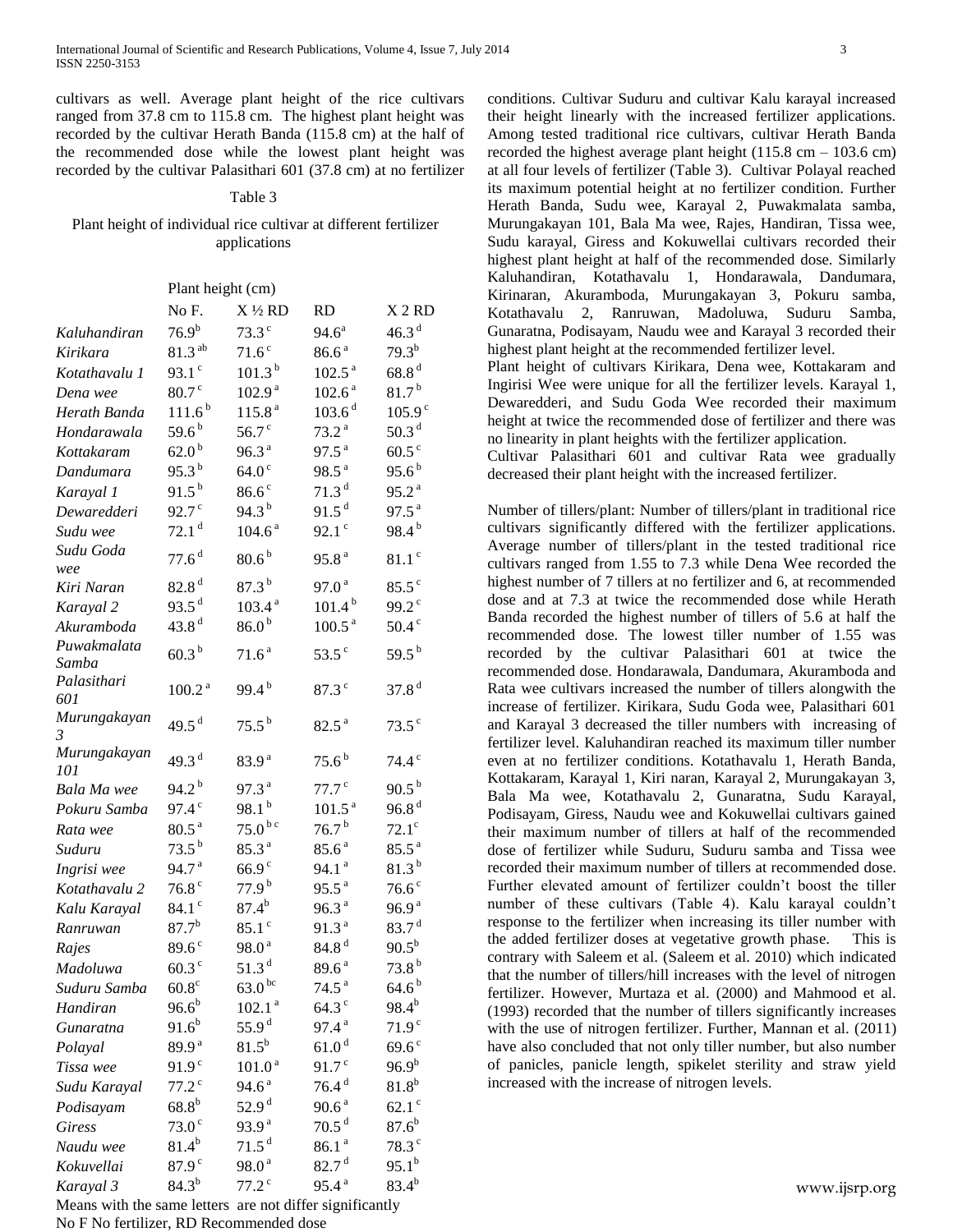# Table 4

# Number tillers/plant of individual rice cultivar at different fertilizer applications

|                                                                                                                                                        | Number of tillers/plant |                                            |                    |                    |  |  |
|--------------------------------------------------------------------------------------------------------------------------------------------------------|-------------------------|--------------------------------------------|--------------------|--------------------|--|--|
|                                                                                                                                                        | No F.                   | X <sup>1</sup> / <sub>2</sub><br><b>RD</b> | RD                 | X <sub>2</sub> RD  |  |  |
| Kaluhandiran                                                                                                                                           | $3.5^{\text{a}}$        | 2.9 <sup>bc</sup>                          | 3.0 <sup>b</sup>   | 2.9 <sup>bc</sup>  |  |  |
| Kirikara                                                                                                                                               | 3.3 <sup>a</sup>        | 3.1 <sup>b</sup>                           | 3.1 <sup>b</sup>   | 2.8 <sup>c</sup>   |  |  |
| Kotathavalu 1                                                                                                                                          | 5.1 <sup>b</sup>        | $5.5^{\mathrm{a}}$                         | 5.0 <sup>b</sup>   | $4.5^{\circ}$      |  |  |
| Dena wee                                                                                                                                               | 7.0 <sup>a</sup>        | $5.3^{\circ}$                              | 5.9 <sup>b</sup>   | 7.3 <sup>a</sup>   |  |  |
| Herath Banda                                                                                                                                           | $4.4^{\rm c}$           | $5.6^{\text{a}}$                           | 4.8 <sup>b</sup>   | 4.2 <sup>d</sup>   |  |  |
| Hondarawala                                                                                                                                            | 3.0 <sup>c</sup>        | 3.2 <sup>b</sup>                           | 3.2 <sup>b</sup>   | 4.0 <sup>a</sup>   |  |  |
| Kottakaram                                                                                                                                             | $2.6^{\circ}$           | 3.0 <sup>a</sup>                           | 2.9 <sup>b</sup>   | $2.6^{\circ}$      |  |  |
| Dandumara                                                                                                                                              | 3.3 <sup>d</sup>        | 3.7 <sup>c</sup>                           | $4.5^{\mathrm{b}}$ | 5.2 <sup>a</sup>   |  |  |
| Karayal 1                                                                                                                                              | 2.8 <sup>d</sup>        | $5.5^{\mathrm{a}}$                         | $5.3^{\mathrm{b}}$ | $4.4^{\rm c}$      |  |  |
| Dewaredderi                                                                                                                                            | 2.8 <sup>d</sup>        | 3.6 <sup>b</sup>                           | 3.0 <sup>c</sup>   | 5.1 <sup>a</sup>   |  |  |
| Sudu wee                                                                                                                                               | 3.0 <sup>c</sup>        | 5.2 <sup>a</sup>                           | 3.9 <sup>b</sup>   | 5.1 <sup>a</sup>   |  |  |
| Sudu Goda<br>wee                                                                                                                                       | $3.4^{\text{a}}$        | 3.1 <sup>b</sup>                           | 3.0 <sup>b</sup>   | $2.4^{\rm c}$      |  |  |
| Kiri Naran                                                                                                                                             | 2.6 <sup>d</sup>        | 4.3 <sup>a</sup>                           | 3.8 <sup>b</sup>   | $3.5^{\circ}$      |  |  |
| Karayal 2                                                                                                                                              | 3.2 <sup>b</sup>        | 3.5 <sup>a</sup>                           | $3.1^{\mathrm{b}}$ | $3.2^{\mathrm{b}}$ |  |  |
| Akuramboda                                                                                                                                             | 3.7 <sup>c</sup>        | $4.5^{\mathrm{b}}$                         | $4.5^{\mathrm{b}}$ | 4.7 <sup>a</sup>   |  |  |
| Puwakmalata                                                                                                                                            |                         |                                            |                    |                    |  |  |
| Samba                                                                                                                                                  | 1.8 <sup>c</sup>        | 3.4 <sup>a</sup>                           | 2.9 <sup>ab</sup>  | $2.6^{\mathrm{b}}$ |  |  |
| Palasithari<br>601                                                                                                                                     | 3.4 <sup>a</sup>        | 3.5 <sup>a</sup>                           | 3.6 <sup>a</sup>   | 1.6 <sup>b</sup>   |  |  |
| Murungakayan<br>$\mathfrak{Z}$                                                                                                                         | 2.1 <sup>d</sup>        | 5.0 <sup>a</sup>                           | $3.5^{\circ}$      | 4.6 <sup>b</sup>   |  |  |
| Murungakayan<br>101                                                                                                                                    | $2.0^{\circ}$           | 4.1 <sup>a</sup>                           | 3.9 <sup>a</sup>   | 2.9 <sup>b</sup>   |  |  |
| Bala Ma wee                                                                                                                                            | 3.2 <sup>d</sup>        | 4.9 <sup>a</sup>                           | 3.8 <sup>b</sup>   | $3.3^{\circ}$      |  |  |
| Pokuru Samba                                                                                                                                           | $3.5^{\circ}$           | 4.0 <sup>ab</sup>                          | 3.8 <sup>b</sup>   | 4.3 <sup>a</sup>   |  |  |
| Rata wee                                                                                                                                               | 3.1 <sup>c</sup>        | 3.2 <sup>b</sup>                           | $3.2^{\mathrm{b}}$ | 3.4 <sup>a</sup>   |  |  |
| Suduru                                                                                                                                                 | $3.3^{\circ}$           | 4.9 <sup>a</sup>                           | 3.9 <sup>b</sup>   | 4.1 $b$            |  |  |
| Ingrisi wee                                                                                                                                            | $3.5^{\mathrm{b}}$      | $3.3^{\circ}$                              | $3.5^{\mathrm{b}}$ | 4.1 <sup>a</sup>   |  |  |
| Kotathavalu 2                                                                                                                                          | 3.6 <sup>d</sup>        | 4.7 <sup>a</sup>                           | 4.3 <sup>b</sup>   | 3.9 <sup>c</sup>   |  |  |
| Kalu Karayal                                                                                                                                           | 3.7 <sup>a</sup>        | 3.7 <sup>a</sup>                           | 3.7 <sup>a</sup>   | 3.8 <sup>a</sup>   |  |  |
| Ranruwan                                                                                                                                               | $3.5^{\mathrm{b}}$      | $3.4^{\rm c}$                              | 3.8 <sup>a</sup>   | 3.7 <sup>a</sup>   |  |  |
| Rajes                                                                                                                                                  | 2.9 <sup>d</sup>        | 3.4 <sup>b</sup>                           | 3.1 <sup>c</sup>   | 3.6 <sup>a</sup>   |  |  |
| Madoluwa                                                                                                                                               | 1.8 <sup>d</sup>        | 2.1 <sup>b</sup>                           | 1.9 <sup>c</sup>   | 2.7 <sup>a</sup>   |  |  |
| Suduru Samba                                                                                                                                           | 1.7 <sup>c</sup>        | 1.6 <sup>c</sup>                           | 2.4 <sup>a</sup>   | 2.1 <sup>b</sup>   |  |  |
| Handiran                                                                                                                                               | 3.3 <sup>c</sup>        | 4.8 <sup>a</sup>                           | 3.2 <sup>d</sup>   | 3.8 <sup>b</sup>   |  |  |
| Gunaratna                                                                                                                                              | $3.4^{\circ}$           | $4.3^{\text{a}}$                           | $3.4^{\text{c}}$   | 3.8 <sup>b</sup>   |  |  |
| Polayal                                                                                                                                                | 4.6 <sup>a</sup>        | $3.5^{\circ}$                              | 4.7 <sup>a</sup>   | $4.4^{\mathrm{b}}$ |  |  |
|                                                                                                                                                        | 3.8 <sup>b</sup>        | $3.5^{\circ}$                              | 3.9 <sup>a</sup>   | 3.8 <sup>b</sup>   |  |  |
| Tissa wee                                                                                                                                              | $2.7^{\circ}$           | 3.8 <sup>a</sup>                           | $3.2^{\mathrm{b}}$ | $3.2^{\mathrm{b}}$ |  |  |
| Sudu Karayal                                                                                                                                           |                         |                                            |                    | 3.6 <sup>b</sup>   |  |  |
| Podisayam                                                                                                                                              | 2.1 <sup>d</sup>        | 4.3 <sup>a</sup>                           | $2.2^{\rm c}$      |                    |  |  |
| <b>Giress</b>                                                                                                                                          | 1.7 <sup>d</sup>        | 5.1 <sup>a</sup>                           | $2.3^{\circ}$      | 3.6 <sup>b</sup>   |  |  |
| Naudu wee                                                                                                                                              | 3.2 <sup>d</sup>        | 4.6 <sup>a</sup>                           | $3.3^{\circ}$      | 3.9 <sup>b</sup>   |  |  |
| Kokuvellai                                                                                                                                             | 3.0 <sup>d</sup>        | 3.9 <sup>a</sup>                           | $3.4^{\text{c}}$   | 3.6 <sup>b</sup>   |  |  |
| 3.2 <sup>bc</sup><br>3.3 <sup>b</sup><br>4.6 <sup>a</sup><br>3.0 <sup>c</sup><br>Karayal 3<br>Means with the same letters are not differ significantly |                         |                                            |                    |                    |  |  |

No F No fertilizer, RD Recommended dose

Number of leaves: Number of leaves significantly differed with the fertilizer levels and the cultivars as shown in the the ANOVA Table 5.

| Table 5                                                         |
|-----------------------------------------------------------------|
| Number of leaves/plant of individual rice cultivar at different |
| fertilizer applications                                         |

|                     | Number of leaves/plant           |                      |                     |                     |
|---------------------|----------------------------------|----------------------|---------------------|---------------------|
|                     | No F.                            | $X\frac{1}{2}$<br>RD | RD.                 | X <sub>2</sub> RD   |
| Kaluhandiran        | $13.5^{\text{a}}$                | 11.5 <sup>c</sup>    | $12.0^{b}$          | 9.9 <sup>d</sup>    |
| Kirikara            | 13.4 <sup>a</sup>                | $12.0^{b}$           | $12.3^{b}$          | 10.7 <sup>c</sup>   |
| Kotathavalu 1       | 22.3 <sup>a</sup>                | $21.8^{b}$           | 21.0 <sup>c</sup>   | $14.2^{\text{ d}}$  |
| Dena wee            | $21.3^{b}$                       | 21.0 <sup>c</sup>    | $21.1$ <sup>c</sup> | 28.8 <sup>a</sup>   |
| Herath Banda        | $18.4^{b}$                       | 22.2 <sup>a</sup>    | 17.8 <sup>c</sup>   | 17.5 <sup>c</sup>   |
| Hondarawala         | 11.2 <sup>c</sup>                | $11.7^{b}$           | 11.2 <sup>c</sup>   | 16.0 <sup>a</sup>   |
| Kottakaram          | $8.8^{\rm \,d}$                  | 12.0 <sup>a</sup>    | $11.5^{b}$          | 10.5 <sup>c</sup>   |
| Dandumara           | 13.0 <sup>d</sup>                | $13.3^\circ$         | $17.3^{b}$          | $20.8$ $^{\rm a}$   |
| Karayal 1           | 11.1 <sup>d</sup>                | 21.9 <sup>a</sup>    | $21.0^{b}$          | 17.5 <sup>c</sup>   |
| Dewaredderi         | 10.8 <sup>c</sup>                | $14.3^{b}$           | 10.9 <sup>c</sup>   | $20.5^{\text{ a}}$  |
| Sudu wee            | 14.5 <sup>d</sup>                | 20.6 <sup>a</sup>    | 17.2 <sup>c</sup>   | $20.3^{b}$          |
| Sudu Goda wee       | $12.6^{\text{a}}$                | 12.7 <sup>a</sup>    | 12.0 <sup>b</sup>   | 10.6 <sup>c</sup>   |
| Kiri Naran          | 10.8                             | 17.3 <sup>a</sup>    | $15.5^{b}$          | 13.5 <sup>c</sup>   |
| Karayal 2           | 12.6                             | 14.2 <sup>a</sup>    | 12.8 <sup>c</sup>   | $13.2^{b}$          |
| Akuramboda          | $15.6^\circ$                     | $18.1^{b}$           | $18.3^{b}$          | 18.8 <sup>a</sup>   |
| Puwakmalata         | 7.1 <sup>d</sup>                 | 13.4 <sup>a</sup>    | 11.8 <sup>b</sup>   | 10.2 <sup>c</sup>   |
| Samba               |                                  |                      |                     |                     |
| Palasithari 601     | $13.3^\circ$                     | 14.0 <sup>b</sup>    | 14.5 <sup>a</sup>   | 6.2 <sup>d</sup>    |
| Murungakayan 3      | 8.7 <sup>d</sup>                 | 19.9 <sup>a</sup>    | 14.0 <sup>c</sup>   | $18.4^{b}$          |
| Murungakayan<br>101 | 8.4 <sup>d</sup>                 | 16.2 <sup>a</sup>    | $15.2^{\mathrm{b}}$ | 11.3 <sup>c</sup>   |
| Bala Ma wee         | 12.6 <sup>d</sup>                | 19.8 <sup>a</sup>    | $15.0^{b}$          | $13.3^\circ$        |
| Pokuru Samba        | $13.7^{\mathrm{d}}$              | 15.8 <sup>b</sup>    | 15.0 <sup>c</sup>   | 16.9 <sup>a</sup>   |
| Rata wee            | $12.3^\circ$                     | $12.8^{b}$           | $12.8^{b}$          | 13.8 <sup>a</sup>   |
| Suduru              | 12.3 <sup>d</sup>                | 19.6 <sup>a</sup>    | 15.1 <sup>c</sup>   | 16.0 <sup>b</sup>   |
| Ingrisi wee         | 14.0 <sup>b</sup>                | 13.0 <sup>c</sup>    | 14.0 <sup>b</sup>   | 16.4 <sup>a</sup>   |
| Kotathavalu 2       | 14.5 <sup>d</sup>                | 18.8 <sup>a</sup>    | $17.3^{b}$          | 15.7 <sup>c</sup>   |
| Kalu Karayal        | $14.6^{b}$                       | $14.6^{b}$           | $14.5^{b}$          | 14.8 <sup>a</sup>   |
| Ranruwan            | $14.0^{b}$                       | $13.5^{\circ}$       | 15.0 <sup>a</sup>   | 14.6 <sup>ab</sup>  |
| Rajes               | 11.7 <sup>d</sup>                | $13.8^{b}$           | 12.5 <sup>c</sup>   | 14.5 <sup>a</sup>   |
| Madoluwa            | 6.5 <sup>d</sup>                 | 8.3 <sup>b</sup>     | $7.2^{\circ}$       | 10.6 <sup>a</sup>   |
| Suduru Samba        | $6.5^{\circ}$                    | $6.5^{\circ}$        | 10.0 <sup>a</sup>   | 9.0 <sup>b</sup>    |
| Handiran            | $13.2$ <sup>c</sup>              | 19.3 <sup>a</sup>    | 10.0 <sup>d</sup>   | $15.3^{b}$          |
| <i>Gunaratna</i>    | 13.7 <sup>c</sup>                | 17.0 <sup>a</sup>    | 13.8 <sup>c</sup>   | 15.8 <sup>b</sup>   |
| Polayal             | $18.3^{b}$                       | 14.8 <sup>c</sup>    | 18.8 <sup>a</sup>   | $18.1^{b}$          |
| Tissa wee           | 15.1 <sup>a</sup>                | $14.2^{b}$           | $15.5^{\text{a}}$   | 15.2 <sup>a</sup>   |
| Sudu Karayal        | $10.6\ensuremath{\,^\mathrm{c}}$ | 15.3 <sup>a</sup>    | $12.6^{\mathrm{b}}$ | $12.8^{\mathrm{b}}$ |
| Podisayam           | $8.3^{\rm \,d}$                  | 17.3 <sup>a</sup>    | 8.9 <sup>c</sup>    | $14.4^{b}$          |
| <b>Giress</b>       | $6.8^{\,\rm d}$                  | $20.5^{\text{ a}}$   | $9.2^{\circ}$       | $14.3^{b}$          |
| Naudu wee           | 12.9 <sup>d</sup>                | 18.3 <sup>a</sup>    | 13.0 <sup>c</sup>   | $15.5^{b}$          |
| Kokuvellai          | $12.1^{\text{ d}}$               | $15.5^{\text{a}}$    | $13.5^\circ$        | $14.5^{b}$          |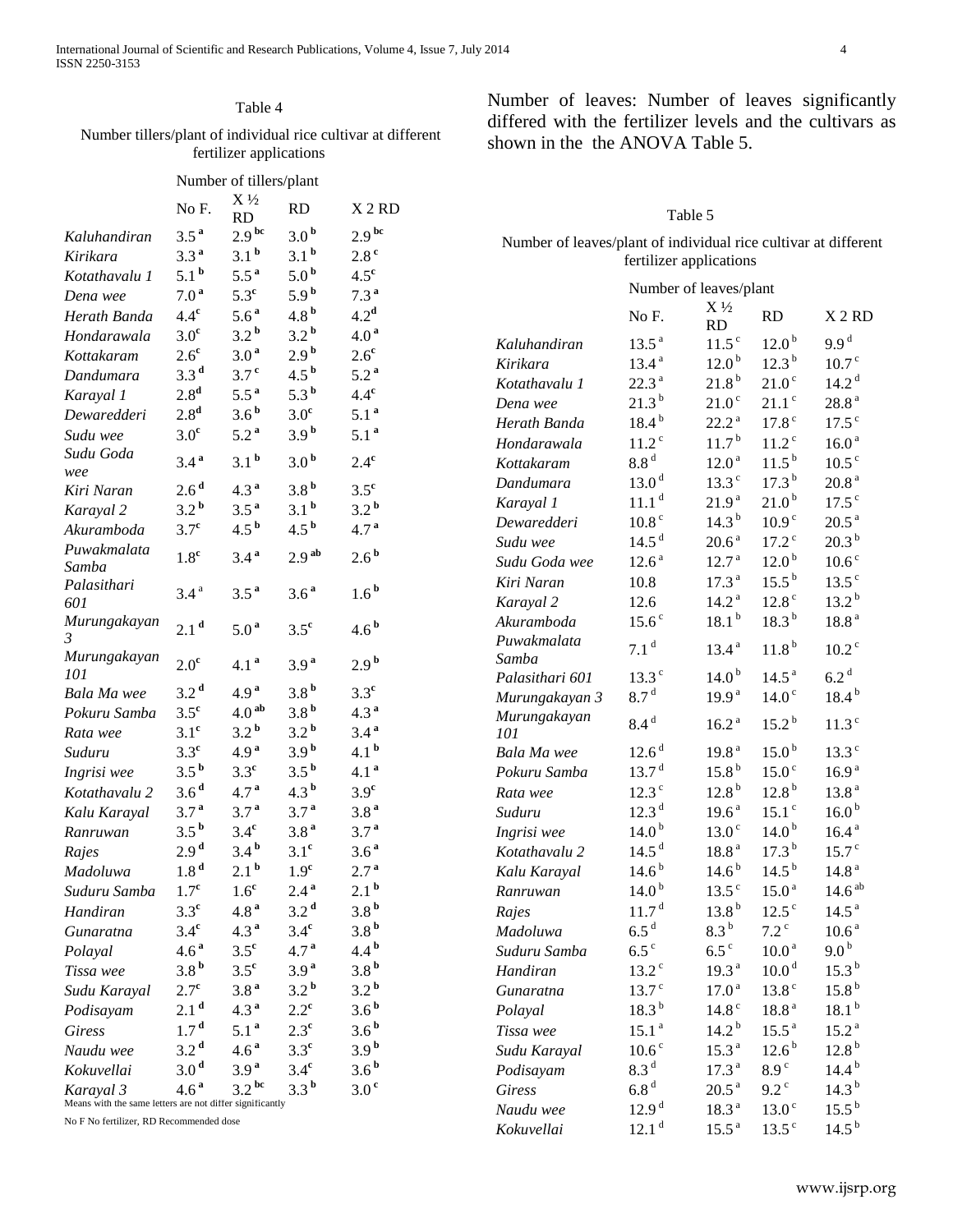| Karayal 3                                | $18.5^{\text{a}}$ | $12.9^{\circ}$ | $13.1^{b}$ | 12.0 <sup>d</sup> |
|------------------------------------------|-------------------|----------------|------------|-------------------|
| DMRT groups are given in English letters |                   |                |            |                   |
| No F No fertilizer. RD Recommended dose  |                   |                |            |                   |

Average number of leaves ranged from 6.2 to 28.8 in the tested traditional rice cultivars. The development stage of the rice plant can be determined by the number of leaves it bears. The population used for the study included different cultivars with different days to maturity. From germination to heading, the number of leaves developed from the main culm is generally less in number for a short duration variety than a long duration variety (Datta, 1981). Highest average number of leaves (28.8) was obtained for the cultivar Dena wee in 117 days at twice the recommended dose and also the lowest average number of leaves (6.2) was recorded by the cultivar Palasithari 601 (123 days to maturity) at the twice the recommended dose (Table 3). Vegetative growth was vigorous, especially with nitrogen application and number of leaves in main stem is frequently more than 20 in modern rice cultivars according to Tanaka et al. [Tanaka, 1976]. Tanaka et al. (1976) further reported that the rice yield can be increased if the number of active leaves on plant can be increased. The cultivars Dandumara, Akuramboda, Rata wee and Kalu karayal proved this phenomenon by gradually increasing the number of leaves with the increase fertilizer but Kirikara, Kotathavalu 1 and Sudu Goda wee decreased their number of leaves with the increased fertilizer (Table 5). Herath Banda, Kottakaram, Karayal 1, Sudu wee, Kirinaran, Karayal 2, Puwakmalata Samba, Murungakayan 3, Murungakayan 101, Bala Ma wee, Suduru, Kotathavalu 2, Handiran, Gunaratna, Kokuvellai, Podisayam, Giress, Naudu wee and Sudu Karayal acquired maximum number of leaves at half of the recommended dose and Palasithari 601, Suduru samba and Polayal recorded the highest number of leaves at the recommended fertilizer dose during the vegetative phase. Intermediate plant type records the plant height between 80 cm - 120 cm and they are well adapted to both poor and favorable environments and provide medium to good grain yield (www.knowledgebank.irri.org/extension/

farmersguideuplandrice). Further semi-dwarf cultivars normally reached up to 110 cm height (www.knowledgebank.irri.org/extension/index.php/ses). Roberts et al. (Roberts et al. 2013) have also concluded that the semidwarf cultivars produced higher yields than that of tall cultivars. Hence in this study when use arbitrary rating scale to evaluate the performances of cultivars, cultivar increases its plant height over 110 cm even at vegetative stage was considered as unfavorable in plant architecture. Plant height also a major contributor to the yield (Yadav et al. 2011) but greater plant height susceptible to lodging reduces yield, quality of production, and mechanical harvesting efficiency (Weber, 1966; Kono, 1995). It was estimated that lodging caused a loss of 26 kg ha–1 in rice production in southern India (Duwayri et al. 2000).

According to Ogbodo et al. (2010) and Yadav et al. (2011) number of tillers/plant directly contributes to the yield. Thus the fertilizer level which recorded the highest tiller number was considered as the best fertilizer level for increasing tiller number in arbitrary rating scale. Further Tanaka et al. (1976) stated that the rice yield is increased with the higher number of leaves on plant. In the present study the cultivars with the highest number

of leaves/plant were considered as more suitable cultivars for higher yield.

Yadav et al. (2011) concluded that the harvest index, numbers of tillers per hill, panicle length, number of spikelets per panicle, plant height as the main contributors to yield. Among those parameters harvest index, number of tillers per hill, panicle length and number of spikelet per panicle are the most important characters that directly contribute to yield (Weber, 1966). Hence in the used arbitrary rating scale, number of tiller/plant was given the highest score (Table 2).

Table 6 Cumulative values of scores at different fertilizer levels

|                 |       |                | X             |           |                |                |
|-----------------|-------|----------------|---------------|-----------|----------------|----------------|
|                 |       |                | $\frac{1}{2}$ |           | X <sub>2</sub> | <b>Best</b>    |
|                 | No F. |                | <b>RD</b>     | <b>RD</b> | <b>RD</b>      | level          |
| Kaluhandiran    |       | 9              | 1.5           | 10.5      | $\overline{4}$ | <b>RD</b>      |
| Kirikara        |       | 9              | 6             | 15        | 0.5            | <b>RD</b>      |
| Kotathavalu 1   |       | 7.5            | 8             | 15.5      | $\theta$       | <b>RD</b>      |
| Dena wee        |       | 12             | 3             | 15        | 9              | <b>RD</b>      |
| Herath Banda    |       | 6              | 8             | 12        | 2              | <b>RD</b>      |
| Hondarawala     |       | $\overline{2}$ | 6.5           | 8.5       | 8              | <b>RD</b>      |
| Kottakaram      |       | $\overline{4}$ | 10            | 14        | $\overline{4}$ | <b>RD</b>      |
| Dandumara       |       | 1              | 4.5           | 5.5       | 9              | 2RD            |
| Karayal 1       |       | 1              | 13            | 14        | 6              | <b>RD</b>      |
| Dewaredderi     |       | 0.5            | 7             | 7.5       | 10             | 2RD            |
| Sudu wee        |       | 3              | 10            | 13        | 8              | <b>RD</b>      |
| Sudu Goda wee   |       | 5              | 7.5           | 12.5      | $\overline{2}$ | <b>RD</b>      |
|                 |       |                |               |           |                | R <sub>D</sub> |
| Kiri Naran      |       | $\theta$       | 9             | 9         | 4.5            | or<br>RD/2     |
| Karayal 2       |       | 4              | 10            | 14        | 6.5            | <b>RD</b>      |
| Akuramboda      |       | 0              | 7             | 7         | 8.5            | 2RD            |
| Puwakmalata     |       |                |               |           |                |                |
| Samba           |       | 1              | 10            | 11        | 5.5            | <b>RD</b>      |
| Palasithari 601 |       | 8              | 8             | 16        | $\theta$       | <b>RD</b>      |
| Murungakayan 3  |       | $\overline{0}$ | 9             | 9         | 6.5            | RD or<br>RD/2  |
| Murungakayan    |       |                |               |           |                | R Dor          |
| 101             |       | $\overline{0}$ | 10            | 10        | 5.5            | RD/2           |
| Bala Ma wee     |       | 1              | 10            | 11        | 4.5            | <b>RD</b>      |
| Pokuru Samba    |       | 0.5            | 8             | 8.5       | 8              | <b>RD</b>      |
| Rata wee        |       | $\overline{2}$ | 6.5           | 8.5       | 8              | <b>RD</b>      |
| Suduru          |       | 0.5            | 9             | 9.5       | 7              | <b>RD</b>      |
| Ingrisi wee     |       | 6              | 1.5           | 7.5       | 9              | 2RD            |
| Kotathavalu 2   |       | 0.5            | 9             | 9.5       | 4.5            | <b>RD</b>      |
| Kalu Karayal    |       | 5.5            | 8             | 13.5      | 10             | <b>RD</b>      |
| Ranruwan        |       | 7              | 0.5           | 7.5       | 7              | <b>RD</b>      |
| Rajes           |       | 0.2            | 8             | 8.2       | 9              | 2RD            |
| Madoluwa        |       | 0.5            | 6             | 6.5       | 9              | 2RD            |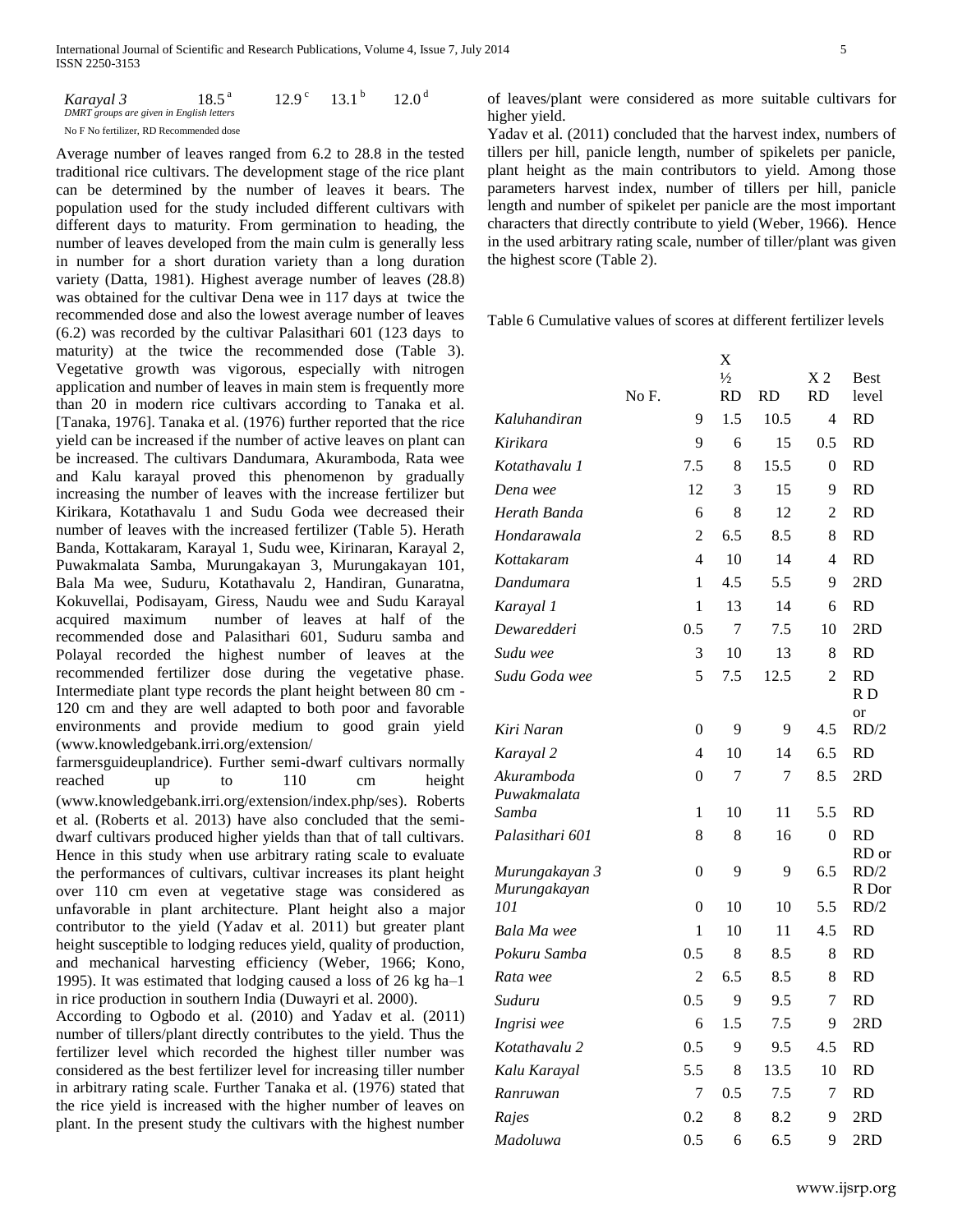| Suduru Samba  | 1   | 5  | 6    | 7   | 2RD       |
|---------------|-----|----|------|-----|-----------|
| Handiran      | 5   | 10 | 15   | 7   | <b>RD</b> |
| Gunaratna     | 5   | 8  | 13   | 6.5 | <b>RD</b> |
| Polayal       | 9   | 2  | 11   | 6.5 | <b>RD</b> |
| Tissa wee     | 7.5 | 7  | 14.5 | 8   | <b>RD</b> |
| Sudu Karayal  | 1.5 | 10 | 11.5 | 7   | <b>RD</b> |
| Podisayam     | 0.5 | 8  | 8.5  | 6.5 | <b>RD</b> |
| <b>Giress</b> | 0.5 | 10 | 10.5 | 7   | <b>RD</b> |
| Naudu wee     | 1   | 8  | 9    | 6.5 | <b>RD</b> |
| Kokuvellai    | 0.5 | 10 | 10.5 | 7   | <b>RD</b> |
| Karayal 3     | 9   | 6  | 15   | 1   | <b>RD</b> |

According to used scoring system, among tested traditional rice cultivars majority of the rice cultivars performed well at the recommended fertilizer dose. Rice cultivar Dandumara, Dewaredderi, Akuramboda, Ingirisi wee, Rajes, Modaluwa and Suduru Samba performed well at twice the recommended fertilizer dose while Kiri Naran and Murungakayan-3 performed well at half of the recommended dose.

## **CONCLUSIONS**

Response of individual traditional rice cultivar for fertilizer on vegetative growth phase parameters such as plant height, number of tillers/plant and number of leaves/plant are significantly different at field conditions. For rice cultivars Dandumara, Dewaredderi, Akuramboda, Ingirisi wee, Rajes, Modaluwa and Suduru Samba, twice the recommended fertilizer dose is better while half of the recommended dose is suitable for Kiri Naran and Murungakayan-3. Recommended fertilizer dose is suitable for all the other cultivars. However, the climatic, agro-ecological as well as soil factors have to be given due attention as the availability of nutrients may be different in soils of different regions of the country.

#### ACKNOWLEDGMENTS

First author would like to acknowledge PGRC, Gannoruwa, Peradeniya, Sri Lanka for providing seeds of traditional rice cultivars, and TURIS research grant, University of Ruhuna for financial support.

#### **REFERENCES**

- [1]. A. Tanka, "Comparison of rice growth in different environments". Proceedings of the Symposium on Climate and Rice, International Rice Research Institute, 1976.Pp. 429-448.
- [2]. A.K.M. Saleem, W.M. Elkhoby, A.B. Abou- Khalifa, and M. Ceesay, "Effect of Nitrogen fertilizer and Seedling stage on inbred and hybrid rice", *Bangladesh J. Agril. Res*. 2010.Vol.35, No.1, pp. 157-165.
- [3]. A.L. Ranawake, and N. Dahanayake, "Understanding abiotic stress tolerant levels and mechanisms in some traditional rice cultivars in Sri Lanka", *proceedings of the abstract of 9th Academic session, University of Ruhuna*, 2012a. p 23.
- [4]. A.L. Ranawake, N. Dahanayake, and D.D. Senadhipathi, "Evaluation of level of submergence tolerance in traditional rice cultivars at post-germination stage", *proceedings of the abstract of 8th Academic session, University of Ruhuna*, 2010b.p.203.
- [5]. A.L. Ranawake, N. Dahanayake, and R.D.G. Kumari, "Assessment of submergence tolerance of some traditional and modern rice cultivars in Sri Lanka", In proceedings of the abstract of 8th Academic session, University of Ruhuna, 2010a.p.187.
- [6]. A.L. Ranawake, N. Dahanayake, and U.T.D. Rodrigo "Salinity tolerance in traditional rice cultivars" *Proceedings of the abstract of International symposium on Agriculture and Environment* (ISAE), 2011b.pp136.
- [7]. A.L. Ranawake, S.A.P. Madhurangi, and N. Dahanayake, "Evaluation of level of drought tolerance in traditional rice cultivars in Sri Lanka at the seedling stage". *Proceedings of the abstract of International Sympoisum on Agriculture and Environment* (ISAE), 2012b. pp. 325 – 327.
- [8]. A.L. Ranawake, U.G.S. Amarasingha, and N. Dahanayaka "Study on the submergence tolerance of some traditional rice cultivars in Sri Lanka under two different stress periods at seedling stage". *Proceedings of the abstract of International symposium on Agriculture and Environment (ISAE)*, 2011a., p.28.
- [9]. C.R. Weber, and W.R. Fehr, "Seed yield losses from lodging and combine harvesting in soybeans". Agron J 1966.287-289.
- [10]. C.V. Hach, and N.T.H. Nam, "Response of some promising high yielding rice varieties to nitrogen fertilizer", *Omonrice*, Vol.14, 2006.pp.78-91.
- [11]. Department of Agriculture, *Crop recommendations – Rice*, 2006. Retrieved 28<sup>th</sup> November 2011 fro[m http://www.agridept.gov.lk](http://www.agridept.gov.lk/)
- [12]. E.G.D. Priyangani, N.S. Kottearachci, D.P.S.T.G. Attanayaka and B.D. Pathinayake "Characterization of Suwandal and Heenati rice varieties for the fragrance gene using Polymerase Chain Reaction based molecular markers", *Faculty of Agriculture and plantation management, Wayamba University of Sri Lanka*, 2008.
- [13]. E.N. Ogbodo, I.I. Ekpe, E.B. Utobo, and E.O. Ogah, "Effect of plant spacing and N rates on the growth and yields of rice at Abakaliki Ebinyi state, South Nigeria". *Research Journal of agric and biological sci.,* 2010.6(5):653-658.
- [14]. FAO STAT, 2011. Retrieved 28th November 2011 [http://faostat.fao.org](http://faostat.fao.org/)
- [15]. G. Murtaza, N. Hussain, and A. Ghafoor, Growth Response of Rice (*Oryza sativa* L.) to Fertilizer Nitrogen in Salt-Affected Soils, *Int. J. Agri. Biol.,* 2000.pp. 204-206.
- [16]. H.K.J. Ekanayake, "The Impact of Fertilizer Subsidy on Paddy Cultivation in Sri Lanka, Staff studies", *Central bank of Sri lanka*. 2006. pp 73.
- [17]. I.A. Mahmood, R.H. Qureshi, M. Aslam, S. Nawaz, and B. Akhtar, "Response of rice to various sources of nitrogen in salt-affected soil", *Pakistan J. Agric. Sci*., 1993, pp. 64–68.
- [18]. IRRI, The rice environments or ecosystems, 2007. [http://www.knowledgebank.irri.org/ericeproduction/0.3.\\_Rice\\_environment](http://www.knowledgebank.irri.org/ericeproduction/0.3._Rice_environments.htm) [s.htm](http://www.knowledgebank.irri.org/ericeproduction/0.3._Rice_environments.htm)
- [19]. J.D.H. Wijewardena, "Improvement of plant nutrient management for better farmer livelihood", *Food security and environment in Sri Lanka*". 1987. Retrieved November 15 fro[m http://www.fao.org](http://www.fao.org/)
- [20]. J.Weerahewa, S.S. Kodithuwakku, and A. Ariyawardana, Case Study #7-11, "The Fertilizer Subsidy Program in Sri Lanka". In: (Ed Per Pinstrup-